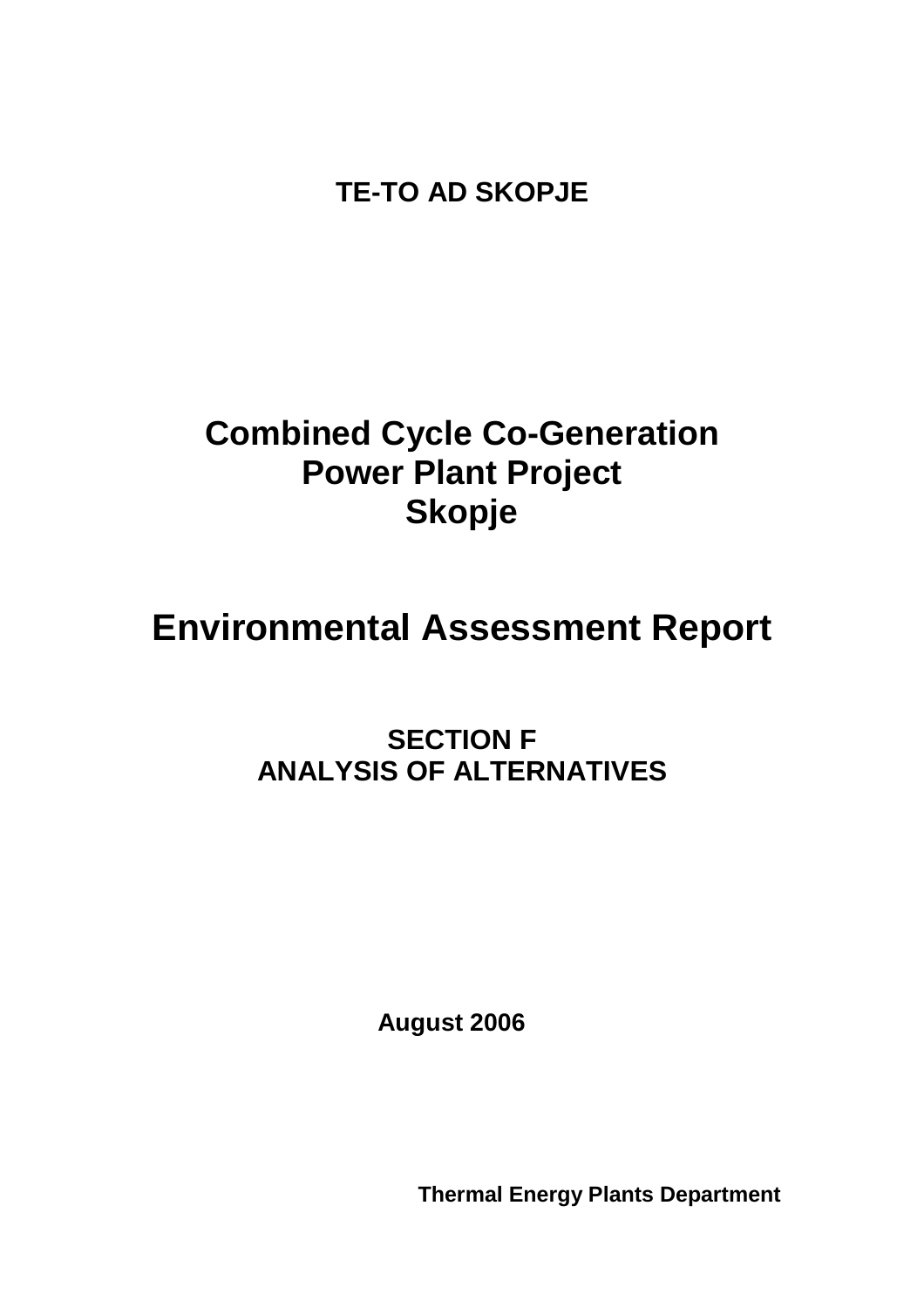## **Table of Contents**

#### Page

| $1 \quad \Box$ |  |
|----------------|--|
| $2^{\sim}$     |  |
| $3^{\circ}$    |  |
| 3.1            |  |
| 3.2            |  |
| $\overline{4}$ |  |

### **List of Tables**

|--|--|--|--|--|--|--|

## **List of Figures**

|--|--|--|--|--|

© The Copyright remains with Colenco Power Engineering Ltd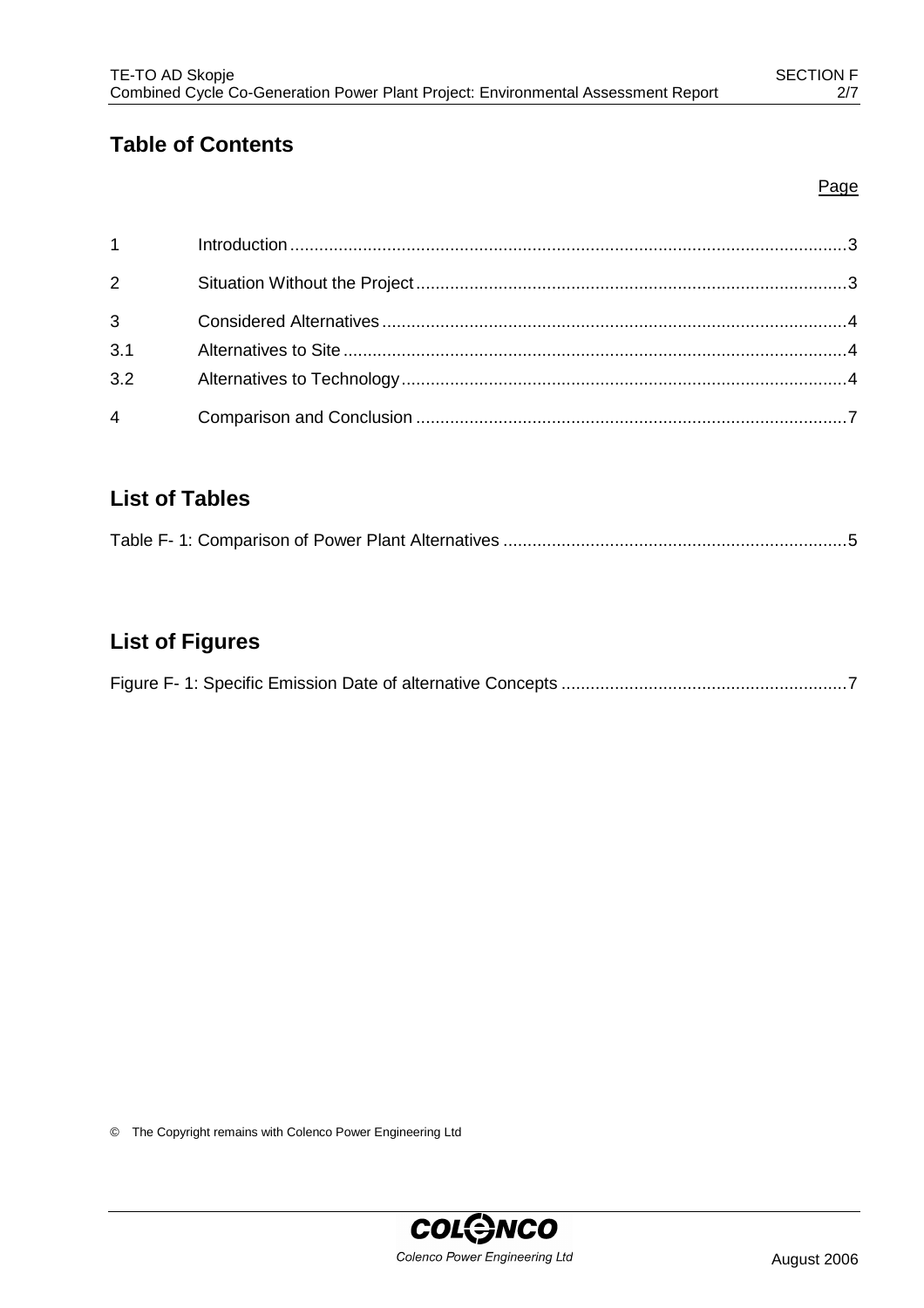#### **1 Introduction**

In this section, alternatives to the Skopje CCPP project shall be compared, concerning site and especially technology and design, with respect to their potential environmental impacts and suitability under local conditions.

First some remarks will be given on the situation without CCPP project and on alternative sites. Then feasible alternatives in technology for power generation from fossil fuels will be discussed and compared with the 223 MW generating Combined Cycle Power Plant Skopje:

- 223 MW fuel oil-fired conventional power unit (with FGD)
- 223 MW lignite-fired conventional power unit (with FGD)

The objective is to prove that the proposed plant technology used for the Skopje power project is the most feasible alternative, giving the lowest environmental impact, and therefore, the most suitable solution.

#### **2 Situation without the Project**

Without implementing the Skopje CCPP project an improvement of the overall Macedonian power generation situation and power supply can not be expected. With the new CCPP in operation, the load of lignite- and/or oil-fired units elsewhere will be reduced with the corresponding savings in emissions as described in Section E.

Without the new CCPP the existing district heating plant will be still in operation during winter and transition periods with heating. The negative effects of the DHP operation are mainly due to the contribution to  $SO<sub>2</sub>$  and particulate emissions during winter. In Section D 2.4 the strong increase of these pollution concentrations during winter has been described. With the new CCPP in operation, however, the contribution from heating drops down to zero, i. e. a substantial improvement will be reached.

Despite the locally increased annual  $CO<sub>2</sub>$  and NOx emission flows (due to much higher operation time of CCPP compared to DHP), the local ambient air quality as annual average will barely deteriorate. From the overall point of view (taking into consideration the savings of electricity generation) the environmental situation with the new CCPP has to be assessed better than presently

In addition to this, the positive socio-economic effects would be reduced since no additional work-force would be needed as well during plant construction and plant operation. As a further result economic growth of Skopje and Macedonia would be decelerated as additional required energy could not be provided and therefore no industrial growth can be expected.

The additional land required for the CCPP project is located in a heavy industrial area and sealed already. In that context no green land would be saved if the CCPP project would not be built. An advantage would only be that there is no need to resettle the few illegal settlers.

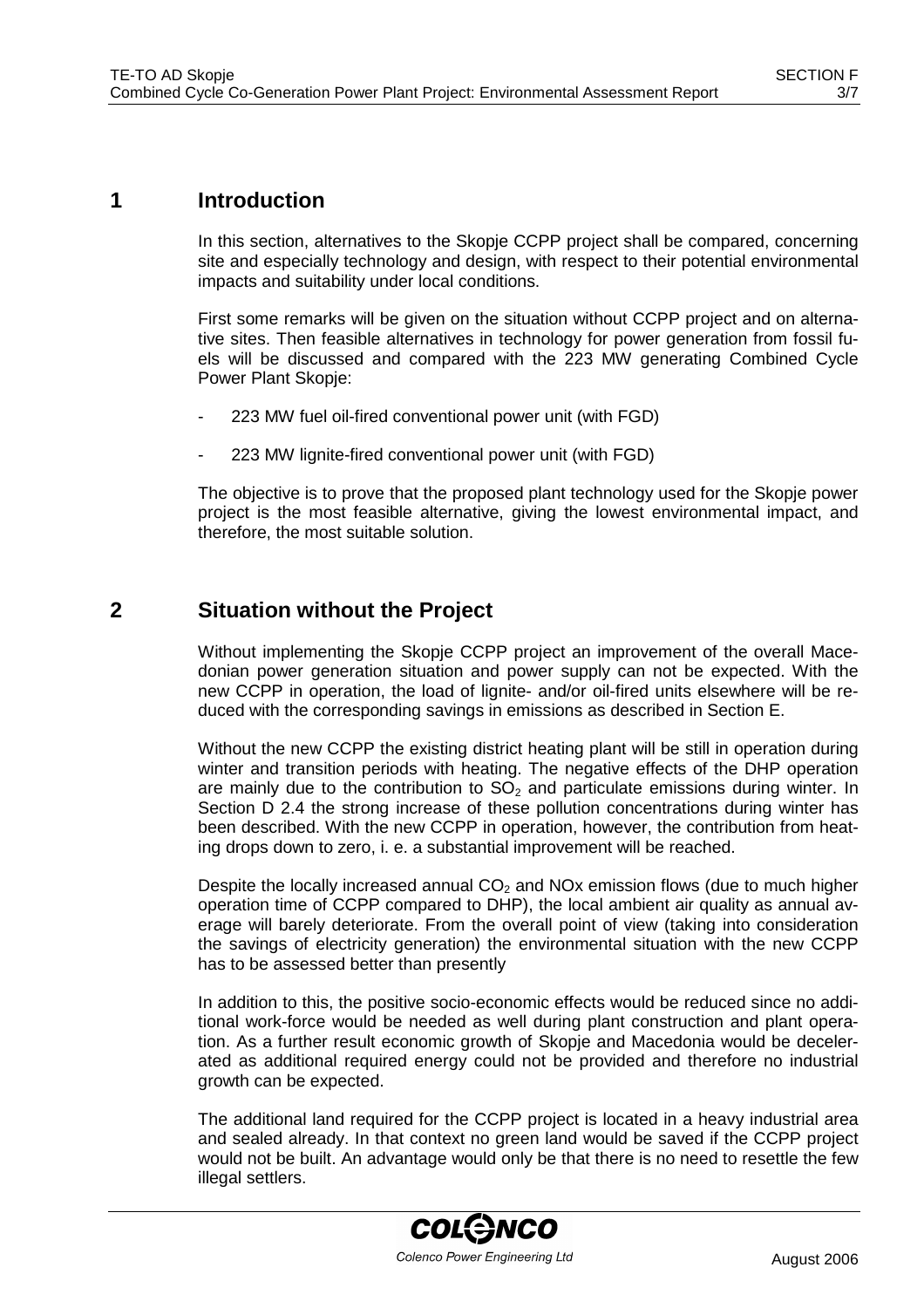As a conclusion, the situation without the new CCPP Skopje cannot be considered as better from the environmental point of view.

#### **3 Considered Alternatives**

#### **3.1 Alternatives to Site**

The Skopje Combined Cycle Power Plant (CCPP) will be implemented on a site in a heavy industrial area of Skopje directly adjacent to the already existing District Heating Plant EAST. The site has been selected and approved in the course of the development of CCPP project.

Advantages of the CCPP site, which proved to be the most suitable are:

- Sound infrastructure with system of roads and railways which provide a convenient and accessible transport system
- Connection to the existing district heating system
- Excellent possibility for utilising the local river (Vardar) as a possible source of water, and cooling water supply/discharge for the project
- Interconnection with the national electricity network
- Directly located in Skopje, which is the largest power consumption centre of Macedonia.
- The site is located in a heavy industrial zone. Various industrial production plants have already been established in this zone. Sufficient qualified labour for constructing and operating the power plant project is available in the area.
- No additional green land has to be used and sealed.

Insofar an alternative site for the new CCPP as heat and power plant is out of question and could not be identified.

#### **3.2 Alternatives to Technology**

In the following, two alternative technologies for power generation from fossil fuels will be discussed and compared with the Skopje CCPP concept, particularly in connection to the environmental impact aspects:

- Generation of 223 MW by a **fuel oil-fired conventional power plant** (considering typical fuel oil)
- Generation of 223 MW by a **lignite-fired conventional power plant** (considering lignite as coal which is main fuel for Macedonian power generation)

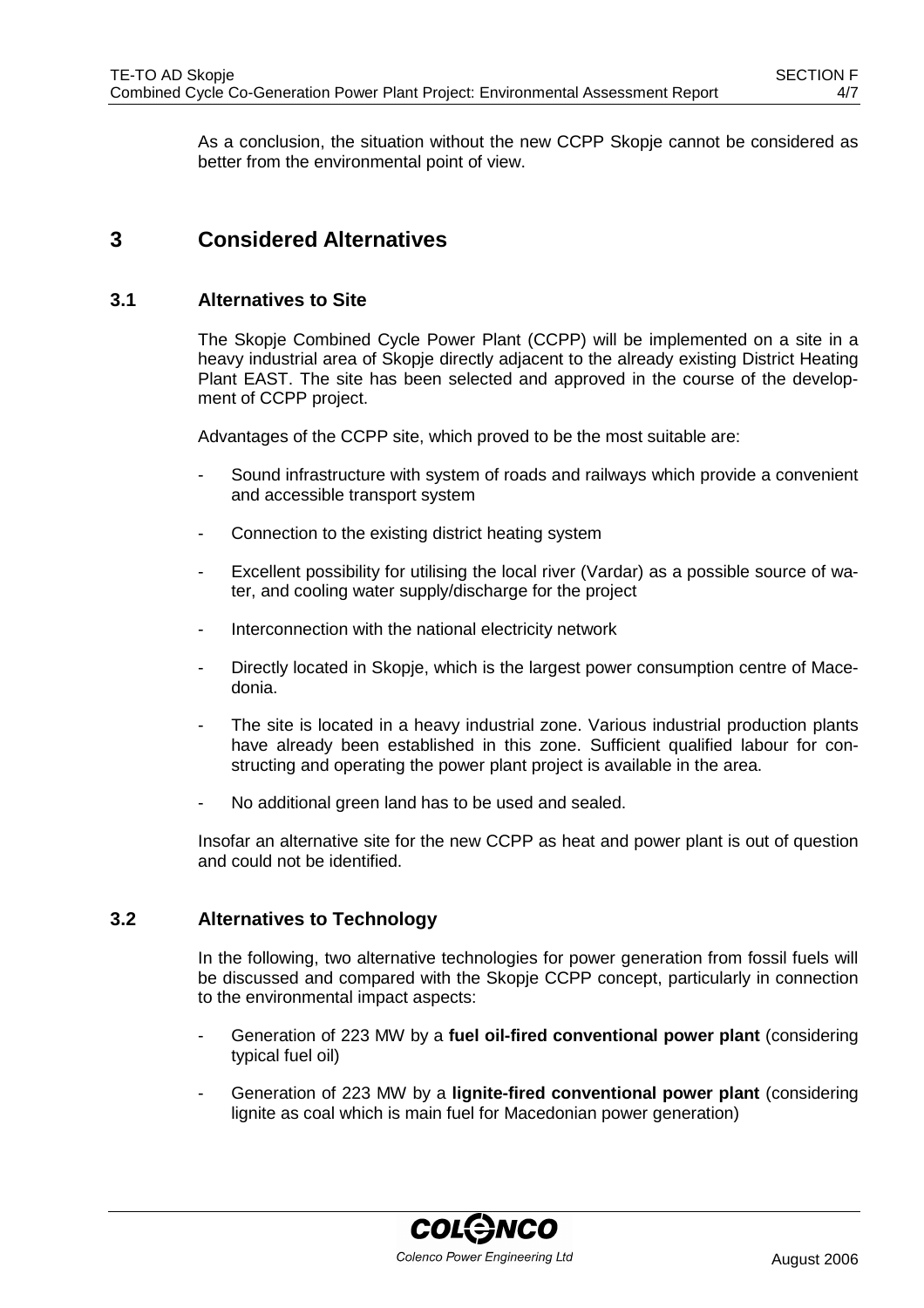The comparison with these alternative power generation concepts has been done taking into consideration a flue gas desulphurization system, i. e. considering only relative low  $SO<sub>2</sub>$  emissions.

The main data of the power plant alternatives to be compared with CCPP are summarized in the Table F- 1.

| <b>Comparison of Power Plant Alternatives</b>                                                                                                                                                                                                   |                                                                                                        |                                                                        |                                                                        |                                                                       |  |
|-------------------------------------------------------------------------------------------------------------------------------------------------------------------------------------------------------------------------------------------------|--------------------------------------------------------------------------------------------------------|------------------------------------------------------------------------|------------------------------------------------------------------------|-----------------------------------------------------------------------|--|
| Comparison of CCPP Skopje's Emissions with Oil- and Lignite-fired Power Plants of the same Electricity Production                                                                                                                               |                                                                                                        |                                                                        |                                                                        |                                                                       |  |
|                                                                                                                                                                                                                                                 |                                                                                                        | gas-fired<br><b>CCPP</b><br><b>Skopje</b>                              | oil-fired<br>Power Plant                                               | lignite-fired<br>Power Plant                                          |  |
| Specific CO <sub>2</sub><br>LHV<br>Power production efficiency<br>Electrical output (average)<br>Needed fuel heat input<br>Annual operation<br>Annual power production<br><b>Specific emissions</b><br>CO <sub>2</sub><br><b>NO<sub>x</sub></b> | kg/Nm3 resp. kg/kg<br>MJ/Nm3 resp. MJ/kg<br><b>MW</b><br><b>MW</b><br>h/a<br>MWh/a<br>kg/MWh<br>kg/MWh | 1.99<br>36.0<br>51%<br>223<br>438<br>8'300<br>1'850'900<br>392<br>0.24 | 3.12<br>42.0<br>39%<br>223<br>572<br>8'300<br>1'850'900<br>686<br>1.07 | 1.05<br>9<br>38%<br>223<br>587<br>8'300<br>1'850'900<br>1'100<br>1.85 |  |
| SO <sub>2</sub><br>Emissions hourly<br>CO <sub>2</sub><br><b>NO<sub>x</sub></b><br>SO <sub>2</sub><br>Emissions annual                                                                                                                          | kg/MWh<br>kg/h<br>kg/h<br>kg/h                                                                         | 0<br>87'501<br>53<br>0                                                 | 1.07<br>152'978<br>239<br>239                                          | 1.64<br>245'300<br>413<br>366                                         |  |
| CO <sub>2</sub><br><b>NO<sub>x</sub></b><br>SO <sub>2</sub>                                                                                                                                                                                     | t/a<br>t/a<br>t/a                                                                                      | 726'259<br>440<br>0                                                    | 1'269'717<br>1'980<br>1'980                                            | 2'035'990<br>3'424<br>3'035                                           |  |
| Remarks:                                                                                                                                                                                                                                        |                                                                                                        | heat production<br>DHP shut down                                       | no heat prod.                                                          | no heat prod.<br>DHP in operation DHP in operation                    |  |
| Assumptions lignite-fired PP:<br>SO2 emission = 400mg/Nm3, i. e. with FGD<br>$NOx$ emission = 450mg/ $Nm3$<br>Assumptions oil-fired PP:<br>SO2 emission = 400mg/Nm3, i. e. with FGD<br>$NOx$ emission = $400$ mg/ $Nm3$                         |                                                                                                        | @ 6% O <sub>2</sub><br>@ 6% O2<br>@ 3% O2<br>@ 3% O2                   |                                                                        |                                                                       |  |

**Table F- 1: Comparison of Power Plant Alternatives**

The  $CO<sub>2</sub>$  and pollutant emission values are lowest for the CCPP concept and increase via oil-fired plant to lignite-fired plant. The installation of a FGD has been considered for the oil- and lignite-fired alternatives. The FGD would cause additional consumption (limestone, process water) and produce additional residues (gypsum, FGD wastewater).

The potential environmental impacts are higher than for the new CCPP plant concept, because of:

- Higher  $CO<sub>2</sub>$  emission
- Higher NO<sub>x</sub> emission
- Higher  $SO<sub>2</sub>$  emission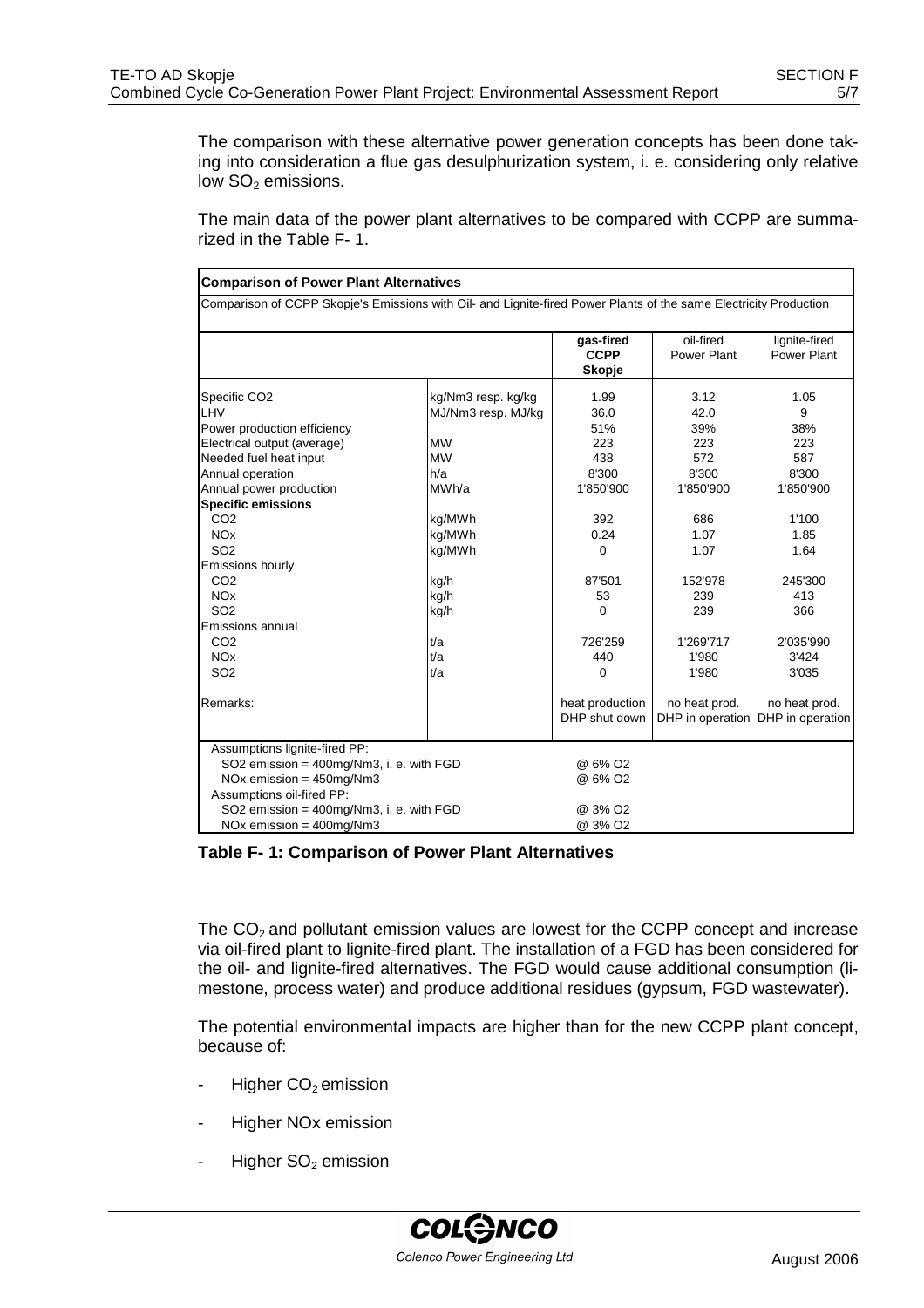- Higher cooling water demand
- Additional consumables
- Additional residues to be treated and to be disposed
- Higher burden to transport ways due to transport of high amounts of fuel.

Taking all these scenarios collectively clearly indicates that the potential environmental impacts to be considered regarding an oil-fired or lignite-fired power plant of the same generation capacity have to be assessed clearly higher than those for CCPP Skopje project which is based on exclusively gas-fired combined cycle technology.

Considering the expected higher expenditure, which will be incurred for the flue gas treatment, fuel transport, consumables, residue disposal etc. in connection with lower efficiency, it can also be expected that, from an economical point of view, this concepts fall below the CCPP concept and, as such, should not be considered for implementation.

Furthermore, the actual situation at site also has to be taken into consideration. It is developed and the site and associated infrastructure are suitable for the installation of combined cycle plant. The considered space for CCPP would not be sufficient for installation of a lignite or oil-fired power plant with flue gas desulphurization system, fuel storage and handling etc.

The figure below illustrates the specific emissions of the considered alternatives, clearly indicating CCPP as best solution from the environmental point of view.